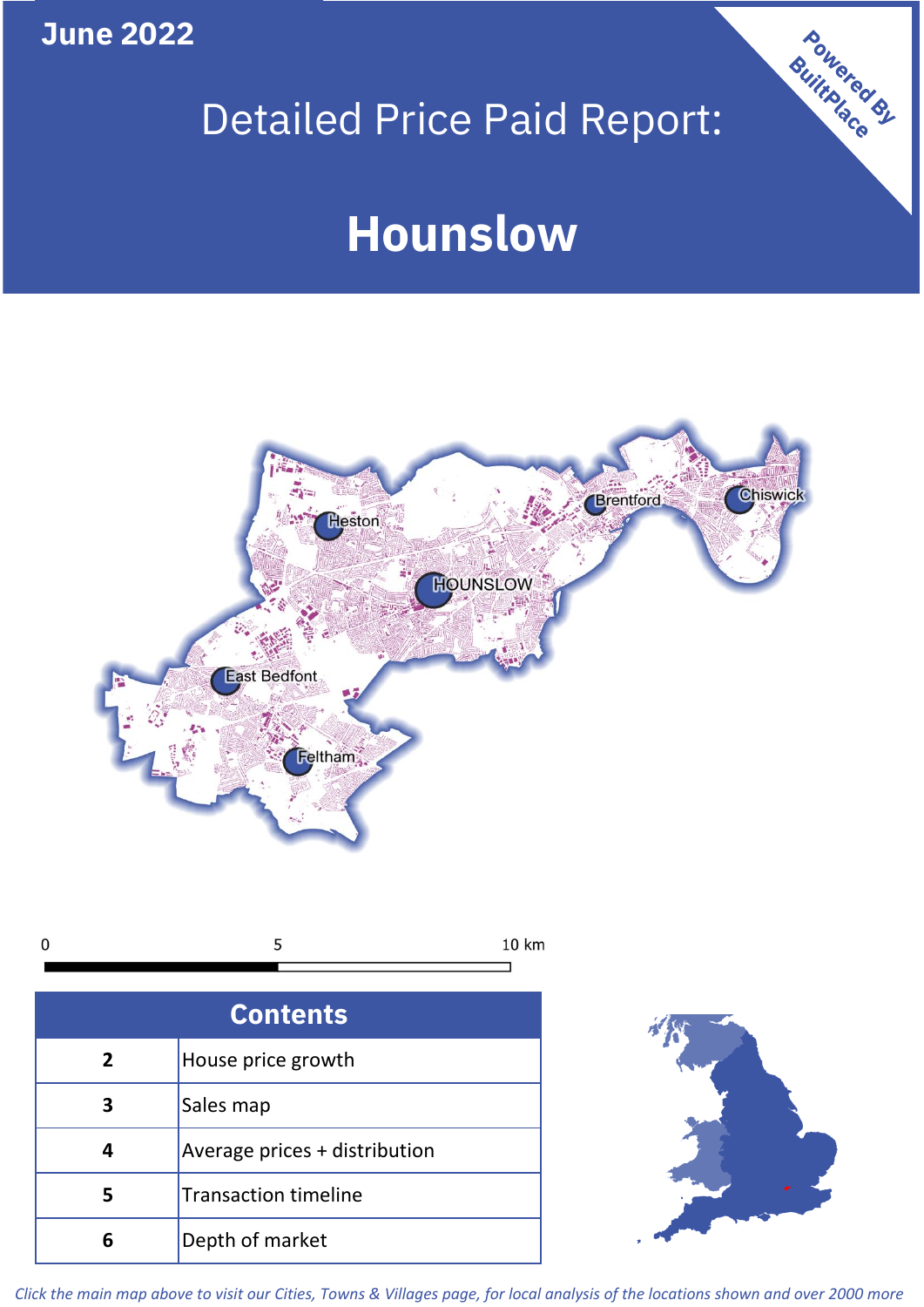## **Headline Data**

|                     | <b>Current level</b> | 3 month  | <b>Annual</b> | 5 year   | 10 year |
|---------------------|----------------------|----------|---------------|----------|---------|
| <b>House prices</b> | £428,483             | 0.2%     | 0.9%          | 5.7%     | 65.6%   |
| <b>Transactions</b> | 2,320                | $-10.6%$ | 23.3%         | $-19.6%$ | .8%     |

# **House Price Growth (April 2022 data)**

#### *Annual Change in House Prices*



House prices in Hounslow grew by 0.9% in the 12 months to April 2022 (based on 3-month smoothed data). By comparison national house prices grew by 10.7% and prices in London grew by 6.7% over the same period.

Hounslow house prices are now 57.6% above their previous peak in 2007, compared to +76.7% for London and +52.9% across England.



#### *Year-To-Date Change in House Prices, December to April*

Local prices have grown by 0.3% in 2022 so far, compared to a fall of 0.9% over the same period last year.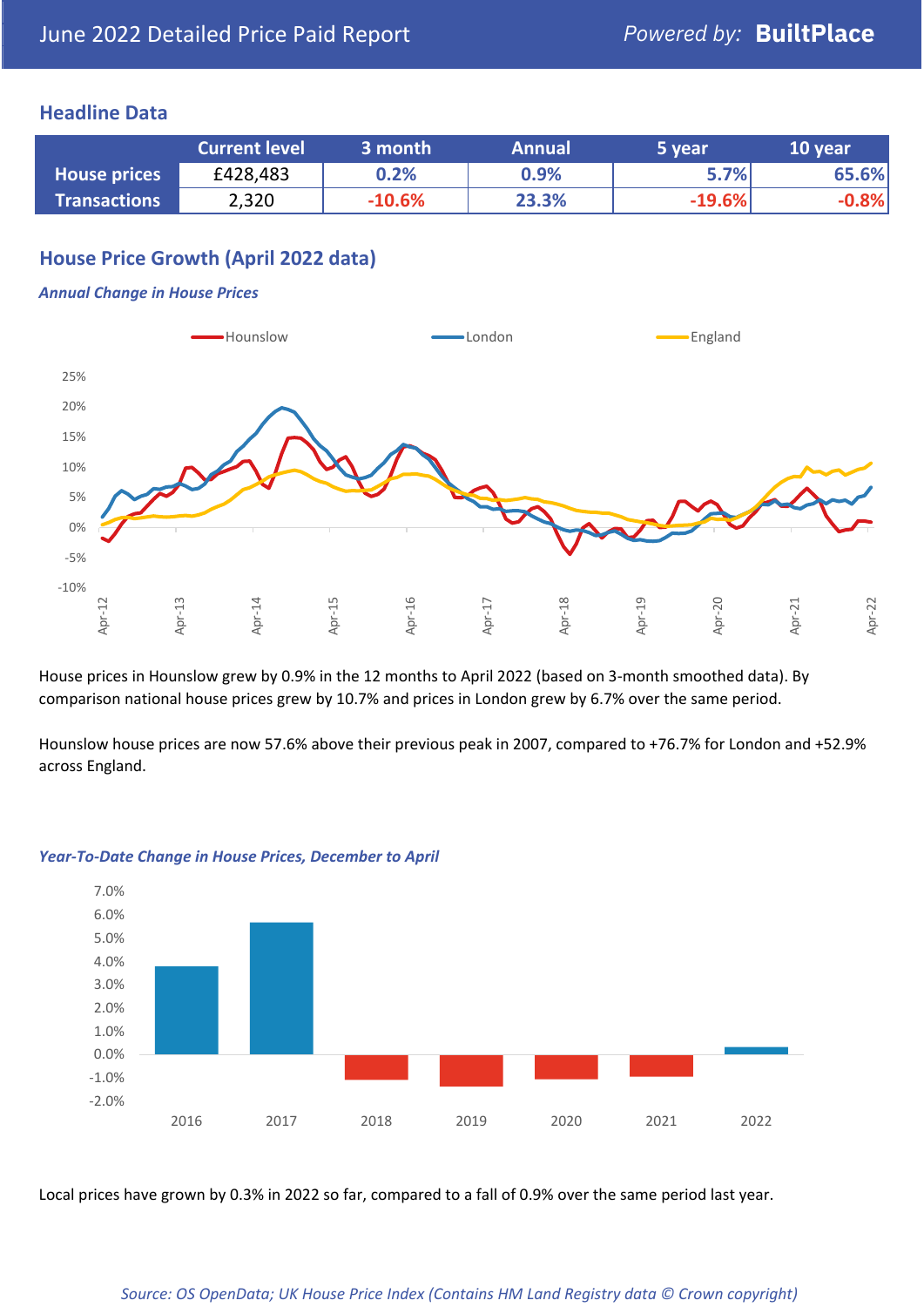# **House Price Map**

### *12 months to April 2022*



*Each point is one postcode, coloured by the average value relative to all sales in this local authority (price bands are LA-specific quintiles).*

**Map Key**

| Min      | <b>Max</b> |                            |
|----------|------------|----------------------------|
| Up to    | £329,000   | 1st quintile / lowest 20%  |
| £329,000 | £415,000   | 2nd quintile               |
| £415,000 | £493,000   | 3rd quintile               |
| £493,000 | £651,000   | 4th quintile               |
| £651,000 | and over   | 5th quintile / highest 20% |

#### *Source: OS OpenData; UK House Price Index (Contains HM Land Registry data © Crown copyright)*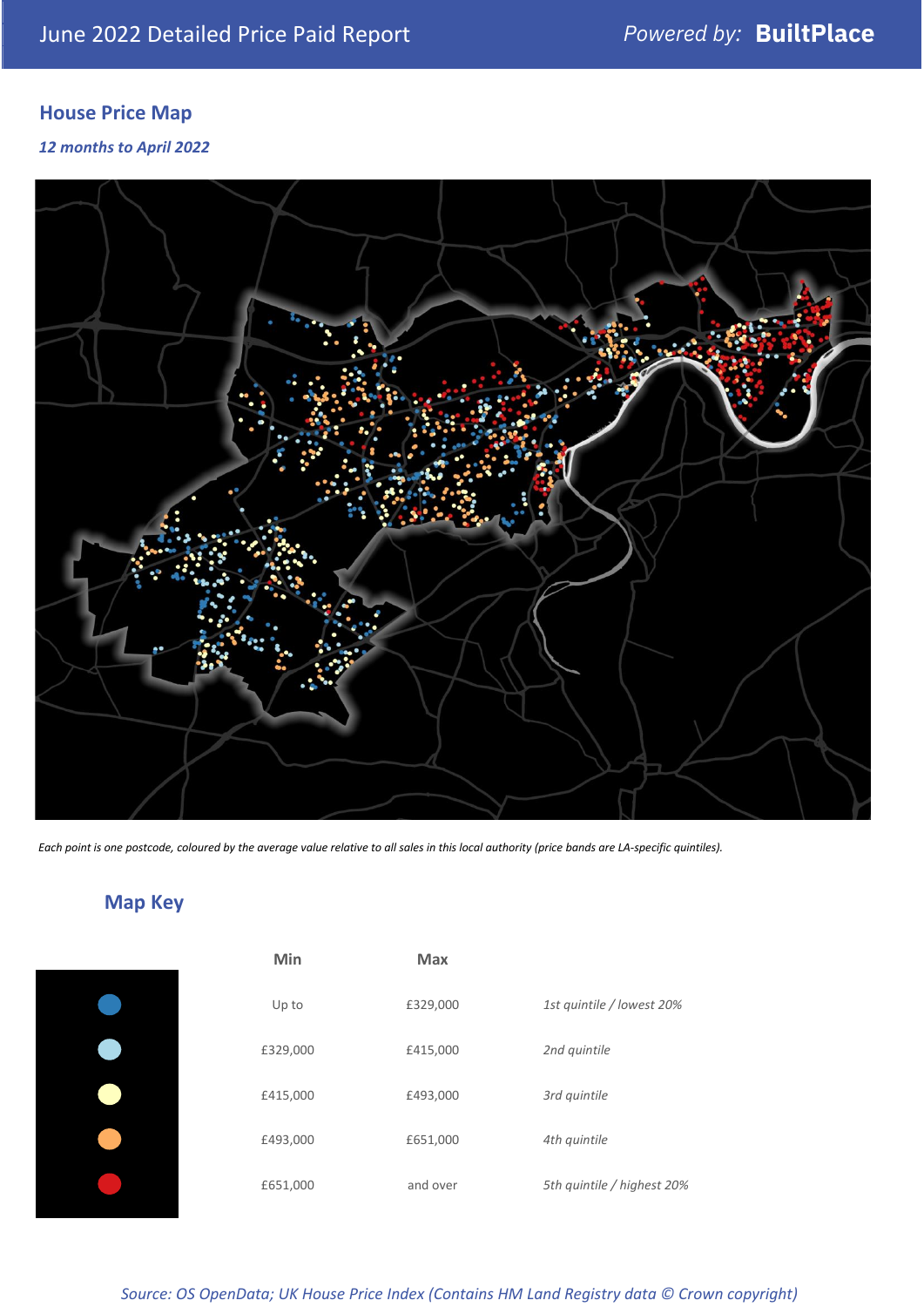# **Average House Price by Property Type**

### *12 months to April 2022*



|                 | <b>New</b>           | <b>Second hand</b> |  |
|-----------------|----------------------|--------------------|--|
| <b>Flat</b>     | £430,179             | £437,055           |  |
| <b>Terraced</b> | No recorded<br>sales | £620,924           |  |
| Semi-detached   | No recorded<br>sales | £694,446           |  |
| <b>Detached</b> | No recorded<br>sales | £848,232           |  |

# **House Price Distribution by Year**

*All properties, by price band and calendar year (2020 = year to date)*

|                    | 1997 | 2002 | 2007 | 2012 | 2017 | 2019 | 2020 |
|--------------------|------|------|------|------|------|------|------|
| <b>Under £100k</b> | 71%  | 7%   | 0%   | 1%   | 1%   | 0%   | 0%   |
| £100-200k          | 21%  | 56%  | 21%  | 20%  | 5%   | 4%   | 5%   |
| E200-300k          | 5%   | 23%  | 49%  | 38%  | 22%  | 12%  | 14%  |
| £300-400k          | 1%   | 6%   | 15%  | 17%  | 25%  | 21%  | 19%  |
| £400-500k          | 1%   | 3%   | 6%   | 9%   | 19%  | 26%  | 23%  |
| £500k-1m           | 1%   | 3%   | 7%   | 11%  | 22%  | 29%  | 30%  |
| £1-2m              | 0%   | 0%   | 2%   | 3%   | 5%   | 6%   | 8%   |
| <b>Over £2m</b>    | 0%   | 0%   | 0%   | 0%   | 2%   | 2%   | 2%   |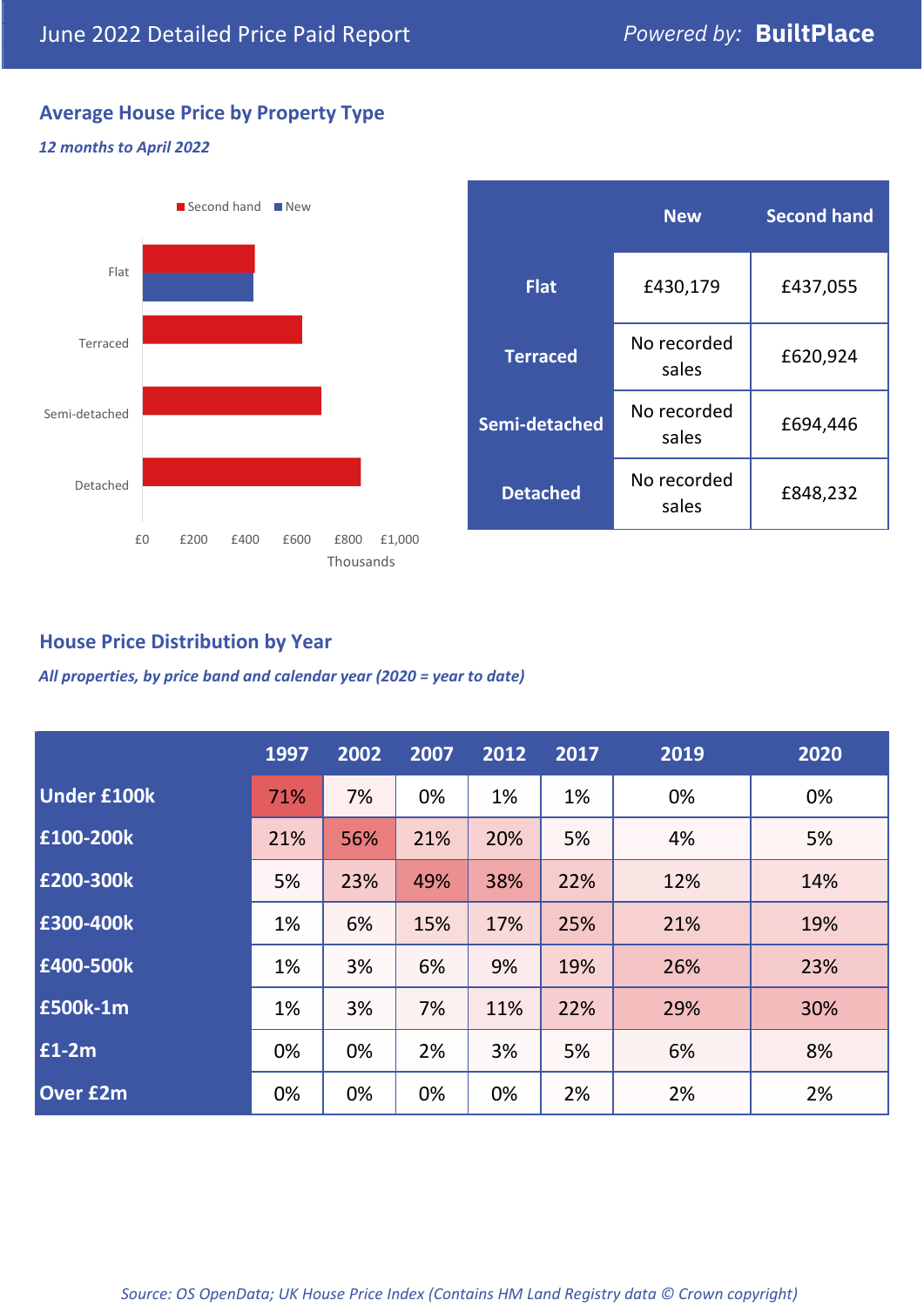# **Transactions (February 2022 data)**

*Annual Transactions, Indexed (2001-05 average = 100)*



There were 2,320 transactions in Hounslow during the 12 months to February 2022. This is 52% of the average from 2001- 05 and suggests activity is significantly below pre-downturn levels.

Transactions in Hounslow have fallen by 30.4% since 2014, compared to changes of -21.3% for London and -7.7% for England.



#### *Cash and New Build Sales as % of Total, by Year*

*Note: The data on this page EXCLUDES transactions identified as transfers under a power of sale/repossessions, buy-to-lets (where they can be identified by a mortgage), and transfers to non-private individuals - i.e. it comprises only Land Registry 'A' data.*